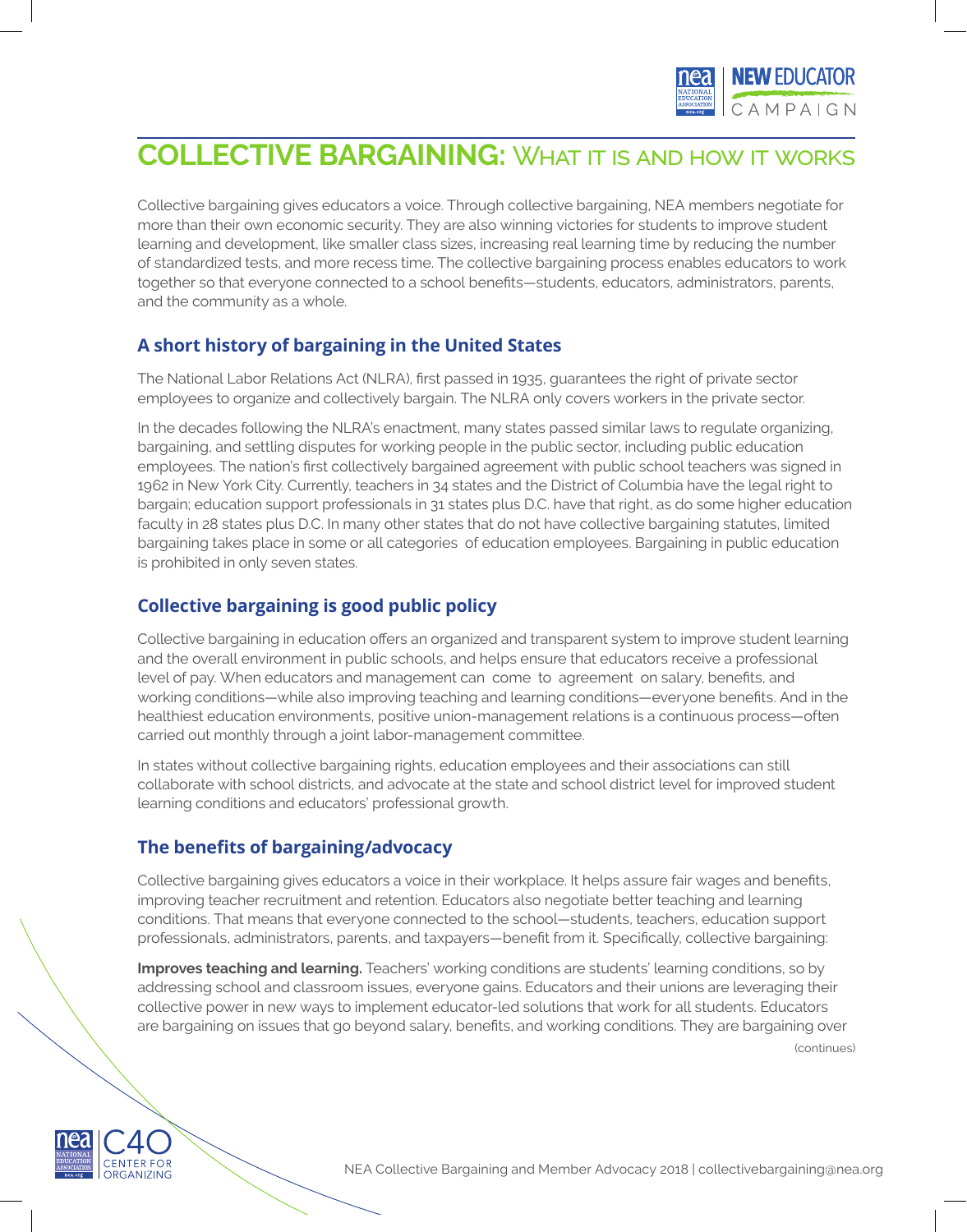#### (continued)



class size limits, increased time for teachers to share effective classroom practices, guaranteed recess periods, induction and mentoring, professional development, restorative practices, and school-related health and safety issues. Even in a non-bargaining setting, associations can collaborate with school districts to meaningfully address these issues.

**Ensures fair employment procedures.** A collectively bargained contract ensures that all employees are treated fairly because both parties have discussed and agreed upon rules and procedures for the workplace. Employees and managers understand what steps will be used to resolve employee grievances, lay off workers, or settle disputes. Contracts and/or state laws may also set forth processes and principles for conducting teacher evaluations that are comprehensive, meaningful, and fair, and improve both teacher practices and student learning.

## **How does collective bargaining work?**

### **Bargaining: step by step**

Collective bargaining is a process through which the employee union and employer representatives exchange ideas, mutually solve problems, and reach a written agreement. The resulting approved contract binds both groups. Each round of successor negotiations affords the parties the opportunity to revisit existing agreements.

While there are many local variations, here is how the collective bargaining process typically unfolds in public education:

- **1. Preparing for bargaining.** Both sides form bargaining teams and gather information. The union's team usually is selected through a process outlined in the union's constitution and/or by-laws, while the management team is designated by the employer. The union leadership meets with its constituents and/or conducts surveys to identify and then prioritize issues. During this assessment phase, each team also analyzes the current collective bargaining agreement to identify areas they want to improve, including concerns that have surfaced through the grievance process. The local will hopefully reach out to community partners, including parents, to seek input on some proposals.
- **2. Conducting negotiations.** At the beginning of bargaining, the teams agree on ground rules, meet at an agreed upon location, and start negotiations. Some contract provisions remain the same from contract to contract. The parties may modify other sections and either side may propose a new bargaining topic. State law and court cases determine the mandatory, permissive, and prohibited subjects of bargaining.
- **3. Ratifying the contract.** When the union and employer teams have reached a tentative contract agreement, they review the proposal with their respective constituency groups.

The union holds a ratification meeting where employees—typically dues-paying members only have the opportunity to ask questions and offer opinions on the tentative contract agreement. Individuals are then asked to vote, usually by secret ballot, on the tentative agreement. Absentee ballots may also be available so that everyone has an opportunity to vote. A majority of votes determines if the contract is ratified or rejected.

The management team generally seeks approval from the school board.

(continues)